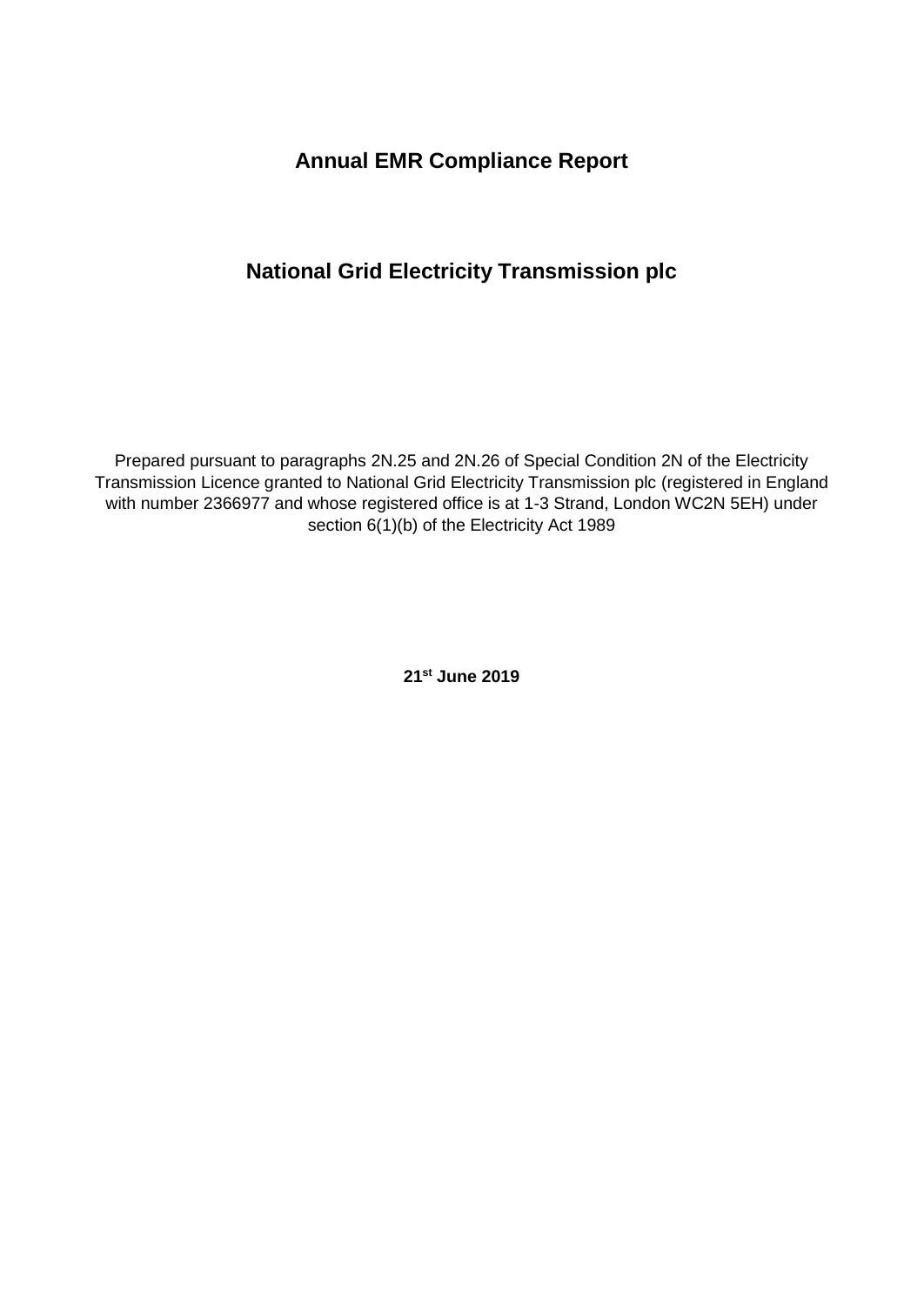#### **1. Introduction**

Paragraph 25 of Special Condition 2N of the Electricity Transmission Licence ("Licence") granted to National Grid Electricity Transmission plc ("NGET") requires NGET to produce an annual report in a form approved by the Authority covering its compliance during the relevant year with the EMR Relevant Duties (as defined in the licence) and implementation of the practices, procedures and systems adopted in accordance with the EMR compliance statement.

This is the annual report in respect of the period  $1<sup>st</sup>$  May 2018 to 31<sup>st</sup> March 2019 ("the Period"). On 1st April 2019, Special Condition 2N was removed from the NGET Licence and transferred to the new licence granted to National Grid Electricity System Operator Ltd (NGESO). The report covers an 11 month period to the point of removal of the obligation from the NGET Licence. This is NGET's final report relating to Special Condition 2N compliance.

#### **Definitions**

For the purpose of this report, unless otherwise indicated, the following definitions set out in Special Condition 2N (Electricity Market Reform) of the NGET licence apply:

#### "**Associate**" means:

- (a) an Affiliate or Related Undertaking of the licensee;
- (b) an Ultimate Controller (as defined in Standard Condition A1 (Definitions and interpretation)) of the licensee;
- (c) a Participating Owner of the licensee; or
- (d) a Common Control Company.

"**EMR Administrative Team**" means the team established or to be established by the licensee in accordance with paragraph 2N.7 of Special Condition 2N.

**"EMR Compliance Officer" ("EMR CO")** means the compliance officer appointed or to be appointed by the licensee in accordance with paragraph 2N.19 of Special Condition 2N

**"EMR compliance statement"** is defined under paragraph 2N.14 of Special Condition 2N

"**EMR Data Handling Team**" means the team established or to be established by the licensee in accordance with paragraph 2N.5 of Special Condition 2N

**EMR Relevant Duties**" means the licensee's obligations pursuant to Special Condition 2N

"**EMR Functions**" has the same meaning as the term "EMR functions" in Chapter 5 of Part 2 of the Energy Act 2013

"**Confidential EMR Information**" ("CEMRI") means all Information disclosed to or acquired in any way (and whether directly or indirectly) by the licensee or any of its agents or representatives by virtue of the performance of EMR Functions by the licensee, but excluding:

(a) all Information that is in or has entered the public domain otherwise than as a direct or indirect consequence of any breach of this licence;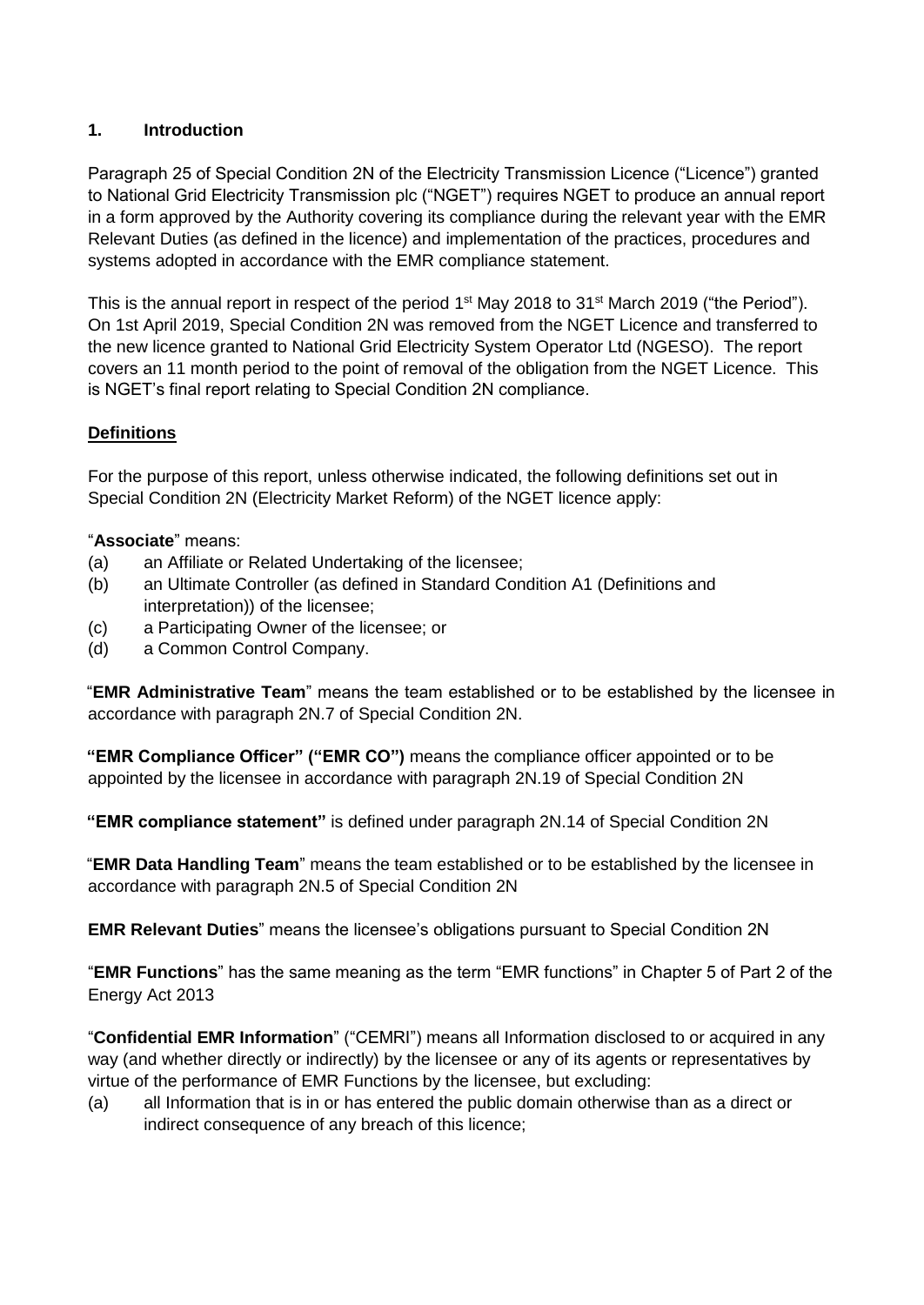- (b) all Information which the licensee can demonstrate was lawfully in its written records prior to the date of disclosure of the same by the owner of the Confidential EMR Information or which it received from a third party independently entitled to disclose it; and
- (c) all Information properly received in the usual course of the licensee's activities pursuant to paragraphs (a) to (c) (inclusive) of the definition of Permitted Purpose.

"**Confidential EMR Administrative Information**" ("CEMRAI") means Confidential EMR Information disclosed to or acquired by the licensee by virtue of its role in performing EMR Administrative Functions.

**"NGET"** means National Grid Electricity Transmission plc

#### "**Relevant Other Competitive Business**" ("ROCB") means the business of:

- (a) participating in, or intending to participate in, a competitive tender exercise to determine a person to whom an offshore transmission licence is to be granted;
- (b) an Offshore Transmission Owner;
- (c) undertaking carbon capture and storage activities; or
- (d) owning and/or operating an entity participating in, or intending to participate in activities which require a licence under section 6(1)(e) of the Electricity Act 1989.

**"Shared Services"** means shared corporate services as specified in the EMR compliance statement

**"Single responsible Director"** has the meaning given in paragraph 2N.20 of Special Condition 2N

#### **2. Compliance with the EMR relevant duties**

The EMR Compliance Officer ("EMR CO") has undertaken monitoring during the Period to assess the effectiveness of the practices, procedures and systems adopted to secure compliance with the EMR Relevant Duties.

As part of this process, Licence Advisers in System Operator, Electricity Transmission, Capital Delivery, Finance and Business Services, IS, Regulation, Procurement, NG Ventures, Corporate Affairs and Tax and Treasury were asked to complete a business separation framework document based on targeted questions and describing the controls, frameworks and processes in place within their business areas to secure compliance with the relevant duties. The matters considered and the overall outcome for each relevant objective as agreed with Ofgem are detailed below under paragraphs a to e.

The Licence Advisers provided positive assurance that the controls, frameworks and processes in place are adequate to secure compliance with the EMR Relevant Duties and evidence has been provided where necessary to substantiate the statements made. The EMR CO's team has met with the Licence Advisers to challenge and review the framework and questions and share any compliance best practices identified.

As part of the monitoring the EMR CO has liaised with the Risk, Compliance and Audit teams to understand whether any key risks and issues have been identified through their processes.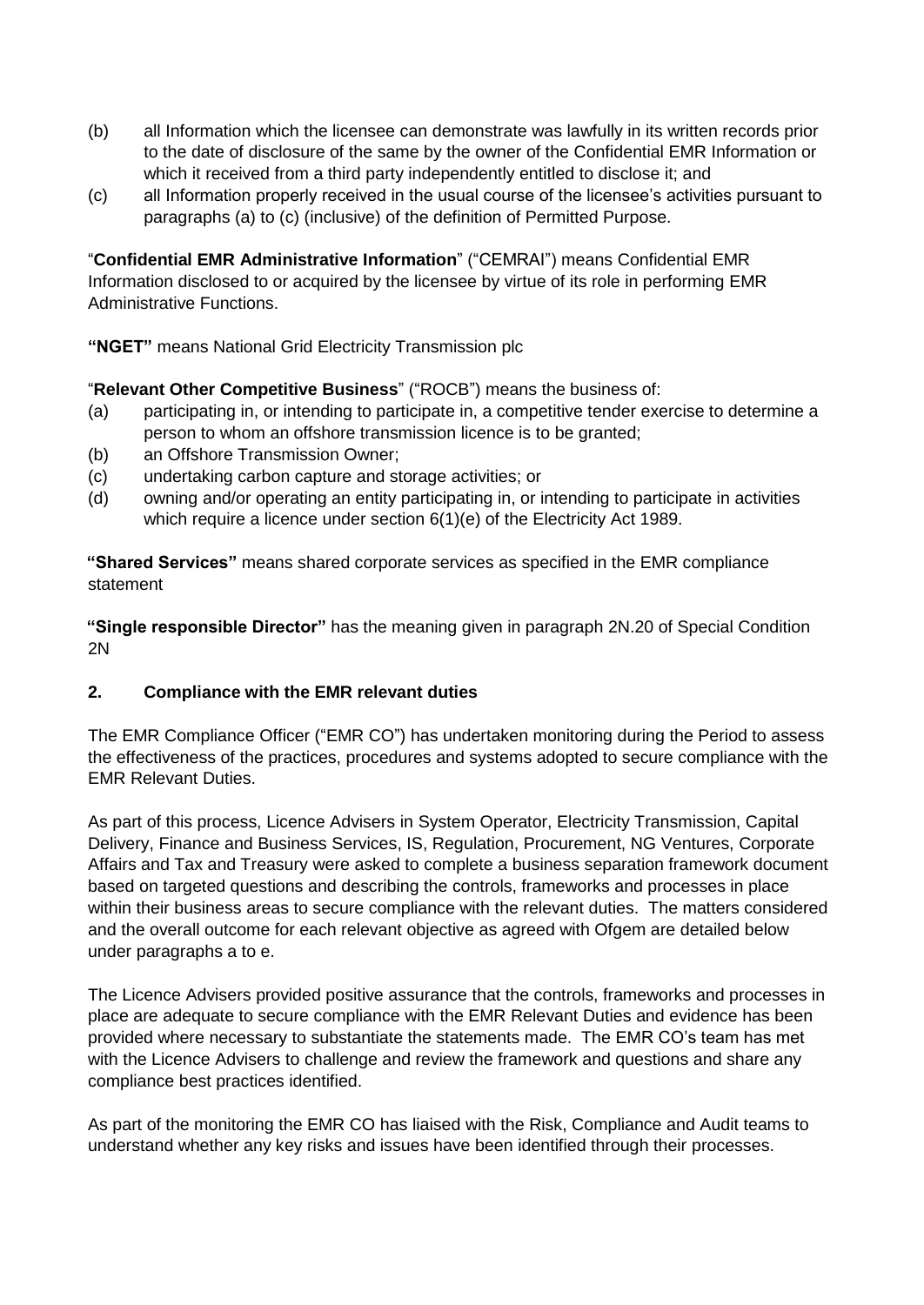The EMR CO has assessed the overall outcomes of the business separation monitoring to determine the level of compliance which has been achieved during the period as being:

*"An effective compliance control framework is in place".*

Throughout the period NGET has been compliant with the relevant duties, except for two data incidents which have been investigated and are reported within section 4(c) below.

# *a)* **Objectives**

NGET has taken steps to ensure that, in carrying out the EMR Functions

- no unfair commercial advantage has arisen to any of NGET's businesses (including the NGET TO) or any business of any Associate of NGET;
- The EMR Functions have not been unduly influenced by any of NGET's businesses (including the NGET TO) or any business of any Associate of NGET.

NGET has efficiently and effectively carried out the EMR Functions during the Period against the principles of best regulatory practice.

NGET's organisational design gave clear role accountability and boundaries through separation of the System Operator ("SO") function from the Transmission Owner ("TO") function, each of which had separate lead directors. There were robust governance arrangements in place, including separate executive committees for the SO and the TO, which were responsible for managing the affairs of each business.

In accordance with the licence requirements of Special Condition 2N, a Single Responsible Director for EMR was appointed and was responsible for the EMR teams within the System Operation directorate of NGET SO. NGET operated and complied with all the legislation, licence, regulations, rules and codes applicable to NGET in carrying out the EMR Functions and has an open and positive relationship with Ofgem, BEIS and other industry stakeholders.

NGET is a separate legal entity from the ROCB and all commercial arrangements with ROCB are entered on an arm's length basis and normal commercial terms ("ALBNCT"). Pricing of services between NGET and affiliates is on a fully absorbed cost basis in line with a formal National Grid policy. Where appropriate, separate lawyers are assigned to take instructions from and act on behalf of the NGET and ROCB respectively. This approach is taken to ensure that any conflict of interest is avoided and ALBNCT arrangements are negotiated and observed.

A Code of Conduct was in place which applied to the EMR teams and had provisions within it prohibiting members of the EMR Administrative Team ("EMRAT") and EMR Data Handling Team ("EMRDHT") teams from taking decisions which would unduly discriminate in favour of any NGET business or affiliate. The EMR CO is responsible for promoting a culture of compliance across the whole of National Grid and works with Licence Advisers in NGET and other National Grid businesses to educate, impart knowledge and share best practice on compliance matters.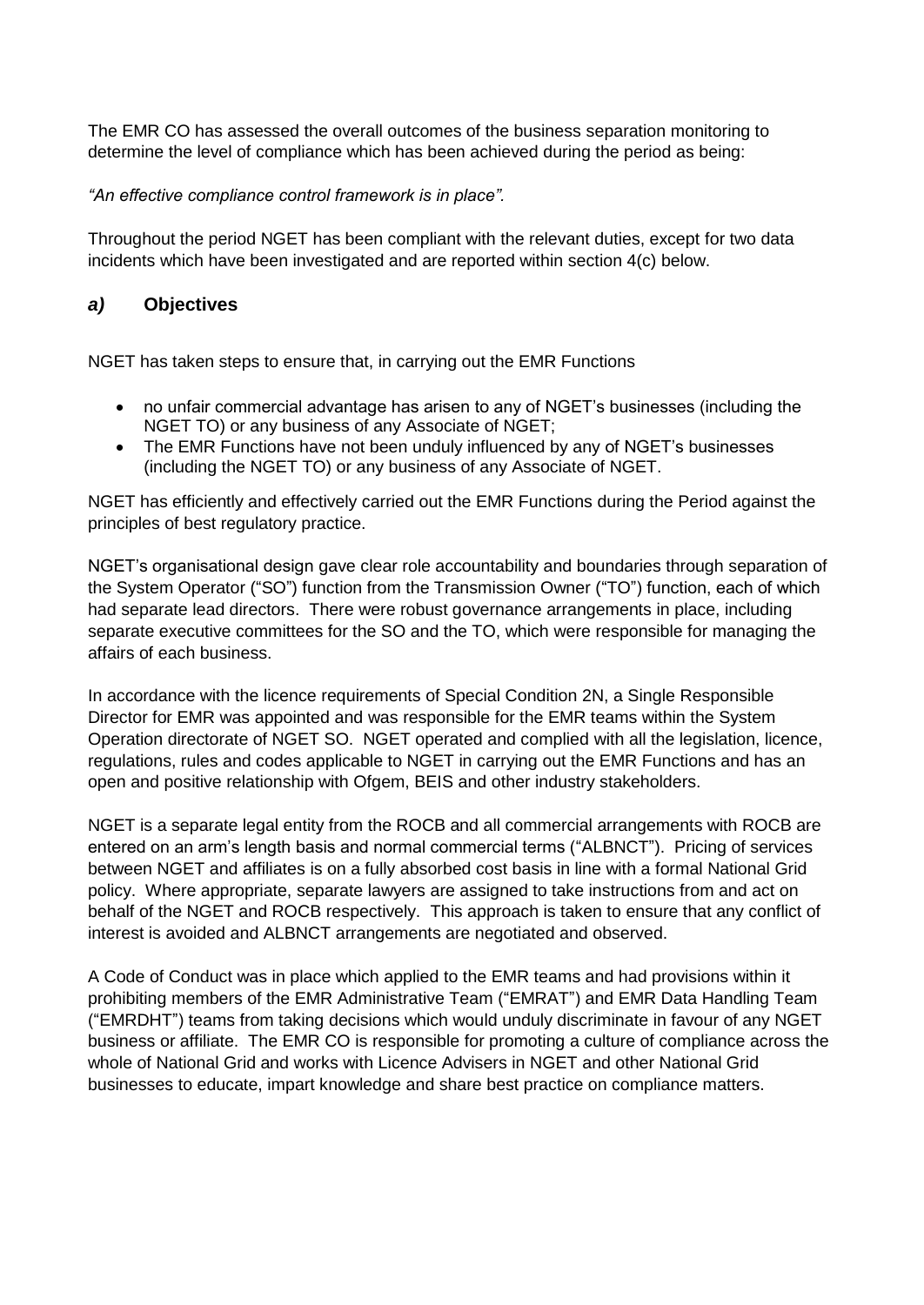# *b) Legal and functional separation of NGET and relevant other competitive businesses*

To test the effectiveness of controls in place to ensure that there is legal and functional separation of NGET and ROCB, the EMR CO has reviewed business separation frameworks with the relevant directorates and has asked targeted questions to Finance, Treasury and Company Secretariat. The following arrangements remain in place to ensure that the NGET business (including those that were discharging EMR Functions) are carried out separately from the ROCB:

- NGET remains a separate legal entity from the ROCB as set out within the Company Structure Chart within Appendix Two of the EMR compliance statement. The Board of Directors of NGET are separate to those of the ROCB (see section 7 below)
- NGET continues to have separate statutory accounts which are subject to relevant accounting standards, which underpin separation of function, costs and revenues.
- NGET does not hold any investments or shares in the ROCB directly or indirectly, so does not have an entitlement to vote at the general meetings of any of the ROCB
- For services, which are not covered by licence formula or industry charging statements, NGET has a Governance Policy for the Pricing of Intra business and Third Party Services. The policy is in place to secure that consistent pricing is applied for services provided to group companies and third parties. It is published on the Compliance Officer's intranet website and is promoted through the network of Licence Advisors
- NGET does not conduct or carry out any activity other than the Transmission Business or other de minimis activities (each as defined in the NGET licence) or activities to which the Authority has given its consent in writing.
- NGET employees engaged in the management and operation of NGET (up to and including Senior Managers reporting to the NGET Board) are not simultaneously engaged in the management and operation of the ROCB, other than for the provision of Shared Services as set out within Appendix 1 of the EMR compliance statement and for services which constitute de minimis activities (see section 6 below).
- Buildings and Access Controls are in place and employees of NGET are employed in separate premises, to those employees of the ROCB. Employees involved in the EMRAT were assigned a secure access controlled area separated from other NGET employees, which was closely monitored and controlled by the EMRAT management team. Employees who visit premises which are not their normal place of work are treated as visitors in line with National Grid policy.

# *c) EMR Data Handling Team*

To test the effectiveness of controls in place regarding the EMRDHT, the EMR CO has reviewed business separation frameworks with the relevant directorates and has asked targeted questions to the EMRDHT. The following arrangements were in place to ensure that the team had been set up and was operated, supervised and managed in a manner compliant with Special Condition 2N.

All members of EMRDHT, including new starters, have signed a confidentiality undertaking (nondisclosure agreement). The EMRDHT has also put in place appropriate systems and procedures for the storage, anonymisation and control of CEMRI. All CEMRI information was held on secure National Grid servers, with only EMRDHT members having access. The EMRDHT operated to a management procedure to ensure that all CEMRI data was anonymised before it was presented to any person who was not a member of the EMRDHT and only provided if it was for a permitted purpose as set out within Special Condition 2N.6A, 12, 13 and 13A. This procedure ensured that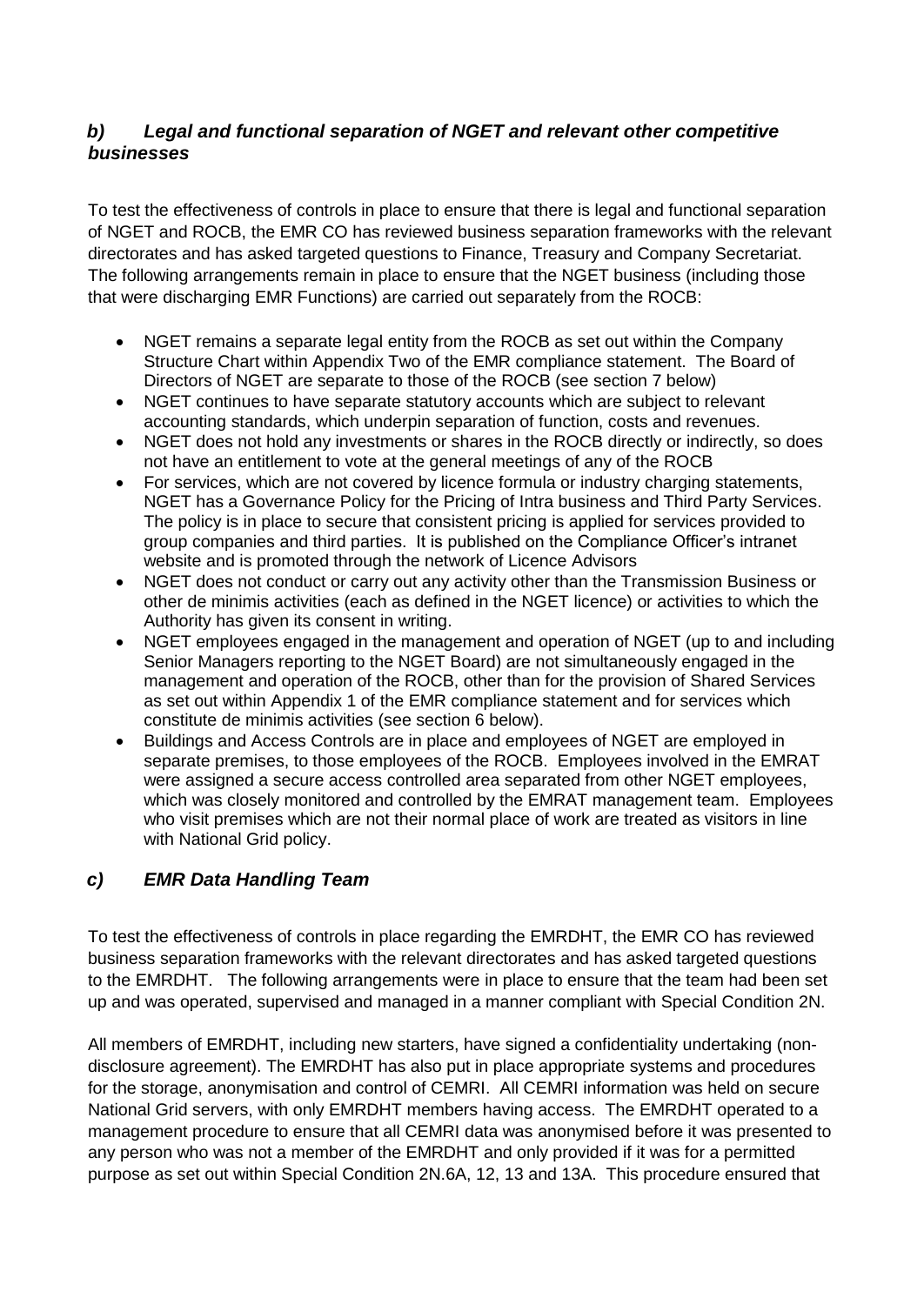there was a multiple step verification process, with one team member extracting the data and another team member checking and approving the data.

The EMRDHT had put in place and will continue to maintain document and information security policies for the receipt of CEMRI. If requested to run a future Call for Evidence ("CfE"), an IS system to manage CfE will be set up. This will be a secure password protected web portal for the recording, processing and storage of CEMRI. Functionality will be put in place by National Grid IS to ensure that only members of the EMRDHT have access to the CfE information.

# *d) EMR Administrative Team*

To test the effectiveness of controls in place regarding the EMRAT, the EMR CO has reviewed business separation frameworks with the relevant directorates and has asked targeted questions to the EMRAT. The following arrangements remained in place to ensure that the team had been set up and was operated, supervised and managed in a manner compliant with Special Condition 2N.

All members of EMRAT, including new starters, have signed a confidentiality undertaking (nondisclosure agreement). Members of the EMRAT were only engaged in EMRAT functions and no other activities of NGET, except for activities which were part of their role as an NGET Manager or employee, such as attendance at management meetings, companywide improvement initiatives, and training courses.

The accommodation of the EMRAT was effective in restricting access by persons who are not members of the EMRAT. The EMRAT was in a dedicated secure office, which has swipe card access to restrict access so that only EMRAT members may enter.

The EMRAT had also put in place appropriate systems and procedures for the storage, anonymisation and control of CEMRAI. All CEMRAI information was held on secure National Grid servers, with only EMRAT members and members of the EMR IS project team having access. The EMRAT operated to a management procedure to ensure that all CEMRAI data was anonymised before it was presented to any person who was not a member of the EMRAT and only provided if it was for a permitted purpose as set out within Special Condition 2N.8A, 12, 13 and 13A. This procedure ensured that there was a multiple step verification process, with one team member extracting the data and another team member checking and approving the data.

The EMRAT had detailed on-boarding and off-boarding processes to ensure that control is maintained over physical access to the EMRAT office and access to CEMRI and CEMRAI through information systems.

#### Capacity Mechanism

The EMRAT had established document and IS security policies for the receipt of CEMRI in relation to the capacity mechanism. During the Period, systems were used to enable industry participants to submit pre-qualification data and documents.

The system was provided on a platform which allows applicants to submit data in to a secure area on the system to be reviewed and processed by EMRAT under the requirements of the Capacity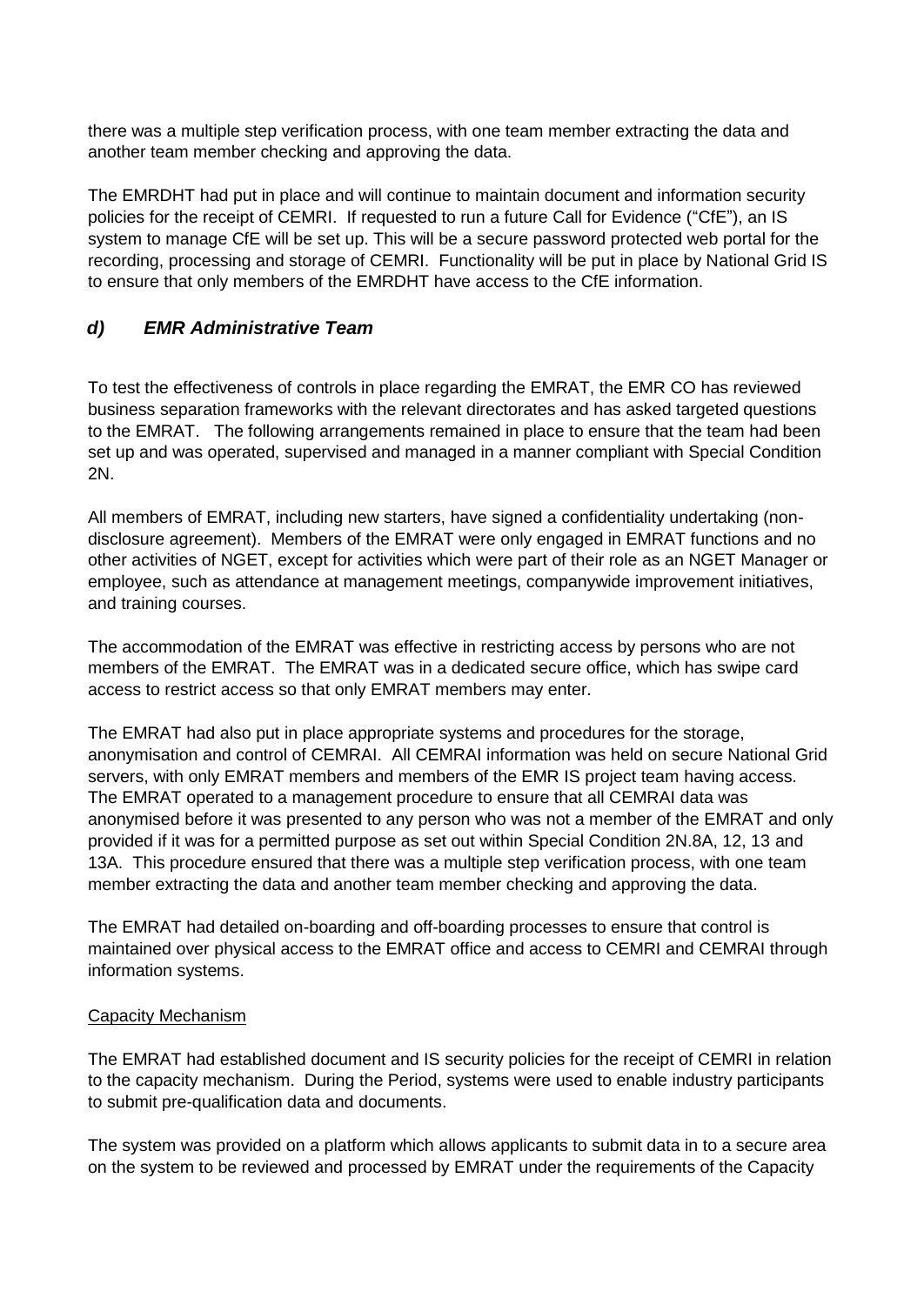Market Rules. The system was a fully developed solution which restricts access to CEMRI and CEMRAI to the information owners and the relevant EMRAT members.

In accordance with the approved Capacity Market (CM) Rules and timetable, results of the prequalification process were published into the public domain in October 2018.

#### Contracts for Difference

During the period, NGET established and followed document and information security policies for the receipt of CEMRI for Contracts for Difference ("CfD"). During the Period, systems were used to enable industry participants to submit registration data and documents.

The system was provided on a platform which allows applicants to submit data in to a secure area on the system to be reviewed and processed by EMRAT. The system was a fully developed solution which restricts access to CEMRI and CEMRAI to the information owners and the relevant EMRAT members.

Restricted access to the system is available for Ofgem, BEIS and the Low Carbon Contracts Company so that these delivery partners can engage with various aspects of the CfD Round as required under the CfD Regulations.

# *e) Restriction on the use of Confidential EMR Information*

Both the EMRAT and the EMRDHT teams used all reasonable endeavours to manage the process for the storage, anonymisation and control of CEMRI to persons whom are not members of either team and ensure that it is not possible to identify the generation set or the owner or operator, which is the subject of that CEMRI. There were appropriate systems and procedures for the storage, anonymisation and control of CEMRI.

A register was kept to record where CEMRI was disclosed to Shared Services personnel, other employees, external contractors, agents and advisers in order to carry out their functions or in order to enable NGET to perform its EMR Functions. Recipients of CEMRI understood the restrictions that apply and signed a confidentiality acknowledgement as required by Special Condition 2N.13(b)(ii). The register was known as the Confidential EMR Disclosure list and is maintained within the EMRAT team by the Stakeholder and Support Manager and within the EMRDHT by the EMR Modelling Manager.

#### **3. EMR Compliance Statement**

The Compliance Statement continued to be an accurate reflection of the compliance arrangements in place until 31<sup>st</sup> March 2019. NGESO have ongoing responsibility for updating and publishing the document.

#### **4. Duties and tasks of the EMR Compliance Officer**

#### *a) Provision of advice and Information*

The EMR CO has fostered a culture of compliance within NGET during the period by completing the following activities: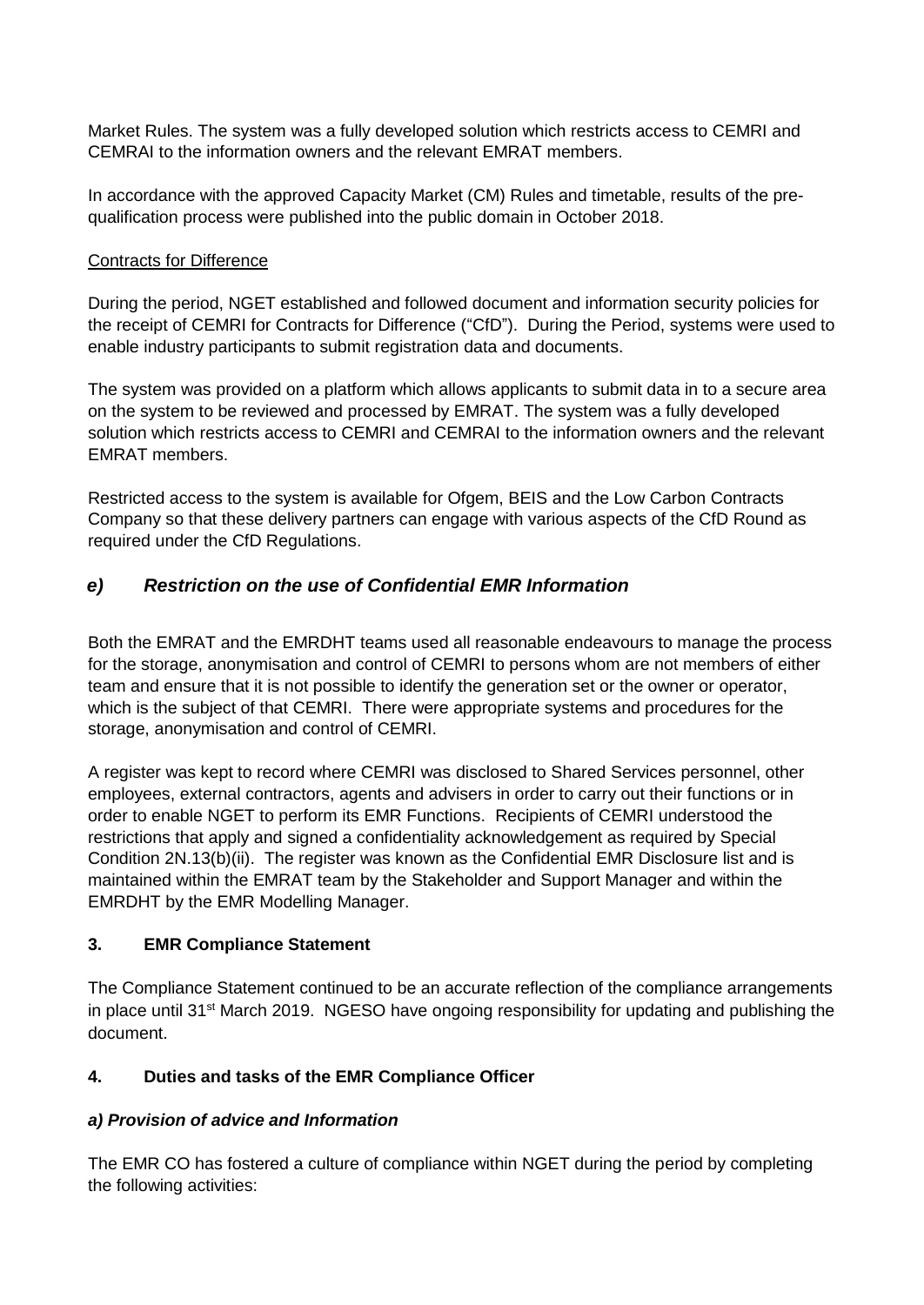- The EMR CO has provided advice to NGET Directors, Managers and other personnel in respect of the relevant duties.
- The EMR CO has delivered targeted briefings to the EMRAT and EMRDHT teams to explain the restrictions on sharing of CEMRI data and to reinforce the Code of Conduct.
- The EMR CO has also provided communications to the wider NGET and ROCB businesses so that these employees are aware of the restrictions in sharing and receiving EMR related data and to ensure that these functions do not receive an unfair commercial advantage.
- The EMR CO has implemented a companywide communications programme to ensure awareness of the EMR functions and the sensitivities surrounding the use and management of CEMRI. Bulletins and other communication materials have been produced for team meetings and published on the National Grid's internal intranet system.
- There is also a network of Licence Advisers in place who promote awareness of licence obligations, promote a culture of compliance and facilitate compliance monitoring within their functions. The Licence Advisers within the System Operation function ensure compliance with EMR related obligations. Workshops have also been held with the EMR CO's team and Licence Advisers to ensure consistent interpretation of information sharing restrictions and to identify compliance best practice.
- All National Grid employees in relevant roles and within the EMR teams are required to complete periodic e-learning training courses on Business Separation and Competition Law, which include modules on information sharing restrictions.

# *b) Monitoring*

The EMR CO has undertaken monitoring during the period to assess the effectiveness of the practices, procedures and systems to ensure that NGET remained compliant with the EMR Relevant Duties.

Each directorate has in place a Business Separation Framework which is a framework based on a set of targeted questions and designed to ensure that all business functions remain compliant with the relevant licence obligations. The Business Separation Framework for System Operation included the relevant obligations for EMR and they have built the necessary controls into their framework.

As part of the monitoring process, the effectiveness of the controls are tested and reviewed and risks identified where appropriate. Each Licence Adviser has submitted their framework to the EMR CO who has conducted challenge and review sessions to discuss the robustness of the controls in place. The EMR CO has also liaised with the wider National Grid Risk, Audit and Compliance teams to verify the outputs.

#### *c) Investigations Conducted*

NGET has not received any complaints, as set out in paragraph 23 of Special Condition 2N, during the Period. In conjunction with EMRAT, the EMR CO has conducted two investigations relating to two data incidents during the Period as follows.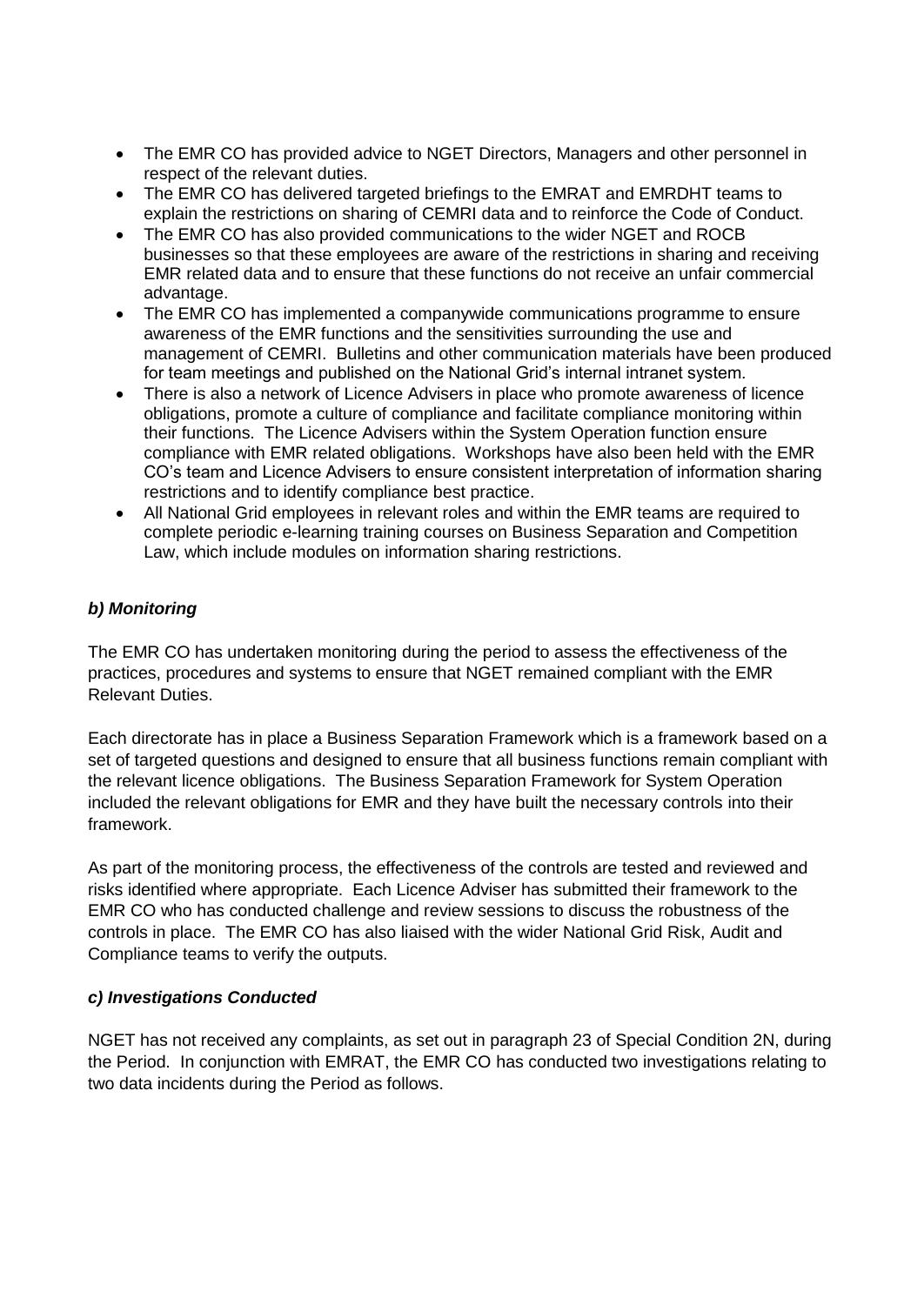In October 2018, during the process of releasing the Capacity Market Prequalification results, an IT system issue with the EMR Delivery Body Portal (Portal) resulted in CEMRI<sup>1</sup> being inadvertently shared with the wrong Applicants. Ofgem were notified and a full investigation was carried out by the EMR CO, with a final report and an update on actions being sent to Ofgem on 28th February 2019.

In January 2019, EMRAT uploaded a file containing CEMRI to the EMR Delivery Body website instead of the Capacity Market Register. The incident was self-detected by EMRAT and immediate steps were taken to remove the report from the website and this was completed within 15 minutes, with confirmation that during this time the data had only been accessed by EMRAT and not any third party.

Ofgem were notified and following this incident, NGET completed an investigation, led by the EMR CO, to review the practices, procedures and systems that NGET has in place to ensure compliance with Special Condition 2N and to assess the appropriateness of such practices, procedures and systems for securing compliance with NGETs obligations under this condition and to provide a report.

The report noted a strong compliance culture, controls which are regularly reviewed and that practices, processes and procedures were sufficient. The review identified scope to improve in some areas and an action plan was implemented. Opportunities for further improvements are being considered, relating to system enhancements such as automation and a second stage approval process and review of all local working instructions to reduce compliance risk. Oversight for delivery of actions and engagement with Ofgem was transferred to NGESO with effect from 1<sup>st</sup> April 2019. NGET has been advised by NGESO that a copy of the EMR COs report was sent to Ofgem on 12 April 2019 and EMRAT are now awaiting Ofgem's further views, whereupon further actions will be agreed as appropriate.

# **d) Report to the single responsible director and the Compliance Committee by the EMR CO**

The EMR CO has made a report to the Single Responsible Director and the NGET Compliance Committee twice during the reporting period in June and November 2018.

#### **5. Certificate of Compliance**

The NGET Certificate of Compliance in respect of Special Condition 2N Electricity Market Reform was approved by a resolution of the Board of Directors of NGET for signature by the Single Responsible Director on 21st June 2019. A copy of the signed certificate is attached at Appendix 1 of this report.

#### **6. De Minimis Services**

The de minimis services which NGET has provided to the ROCB during the period are as follows.

• Services provided by Commercial Engineering Services ("CES") relating to land fees, Wayleaves, and security services.

 $\overline{a}$ *1 information disclosed was a company name and a Capacity Market Unit ID (CMU). In addition, for 1 of the companies the notification also disclosed that the company had 'Conditionally Prequalified' for the Capacity Market Auction and that conditionality was due to planning consents being deferred*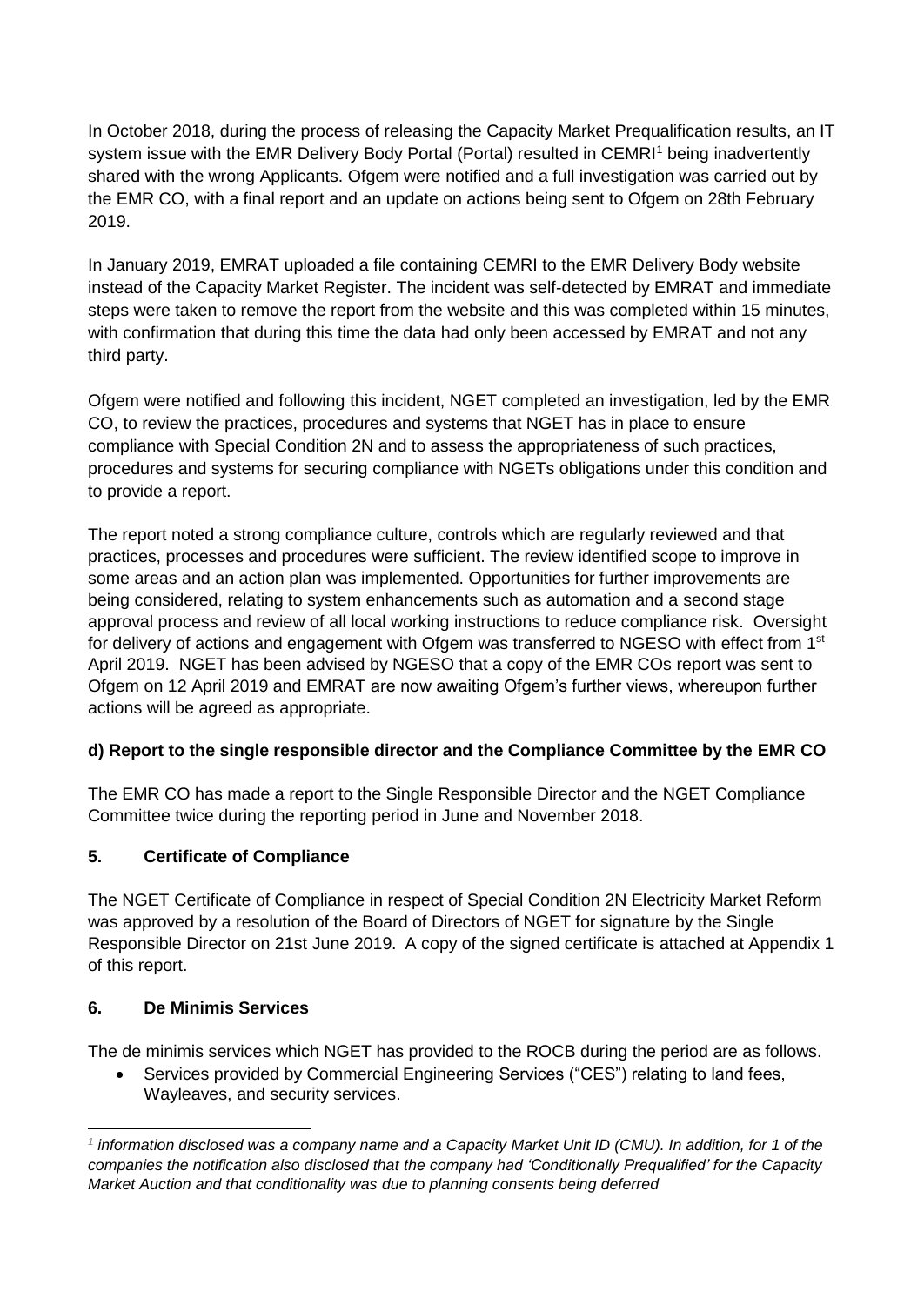• IS services not covered by the regulatory consent for the provision of Common Services.

# **7. Boards of Directors for NGET and ROCB**

The Directors for the Boards of NGET and ROCB for the period are shown in Appendix 2.

#### **8. Minimum Posting Periods**

Details of all employees who have moved into or out of the EMRAT and EMRDHT teams have been referred to the EMR CO. Employees moving into the teams have signed the Confidentiality Undertaking, received a briefing on the EMR Code of Conduct and been trained on the processes in place to manage CEMRI. Employees moving out of the teams have been reviewed by the EMR CO in accordance with the EMR compliance statement and the EMR CO has provided exit briefings and reminded them of their obligations under the terms of the Confidentiality Undertaking and contract of employment.

All employee transfers for the EMR Administration Team have been in accordance with the minimum posting periods set out in Appendix 8 of the EMR compliance statement. There have been no exceptions during the Period.

#### **9. Further Information**

Any enquiries regarding the content of this report should be addressed in the first instance to the EMR Compliance Officer at the following address:

EMR Compliance Officer National Grid Electricity Transmission plc Legal Department National Grid House Warwick Technology Park Gallows Hill **Warwick** CV34 6DA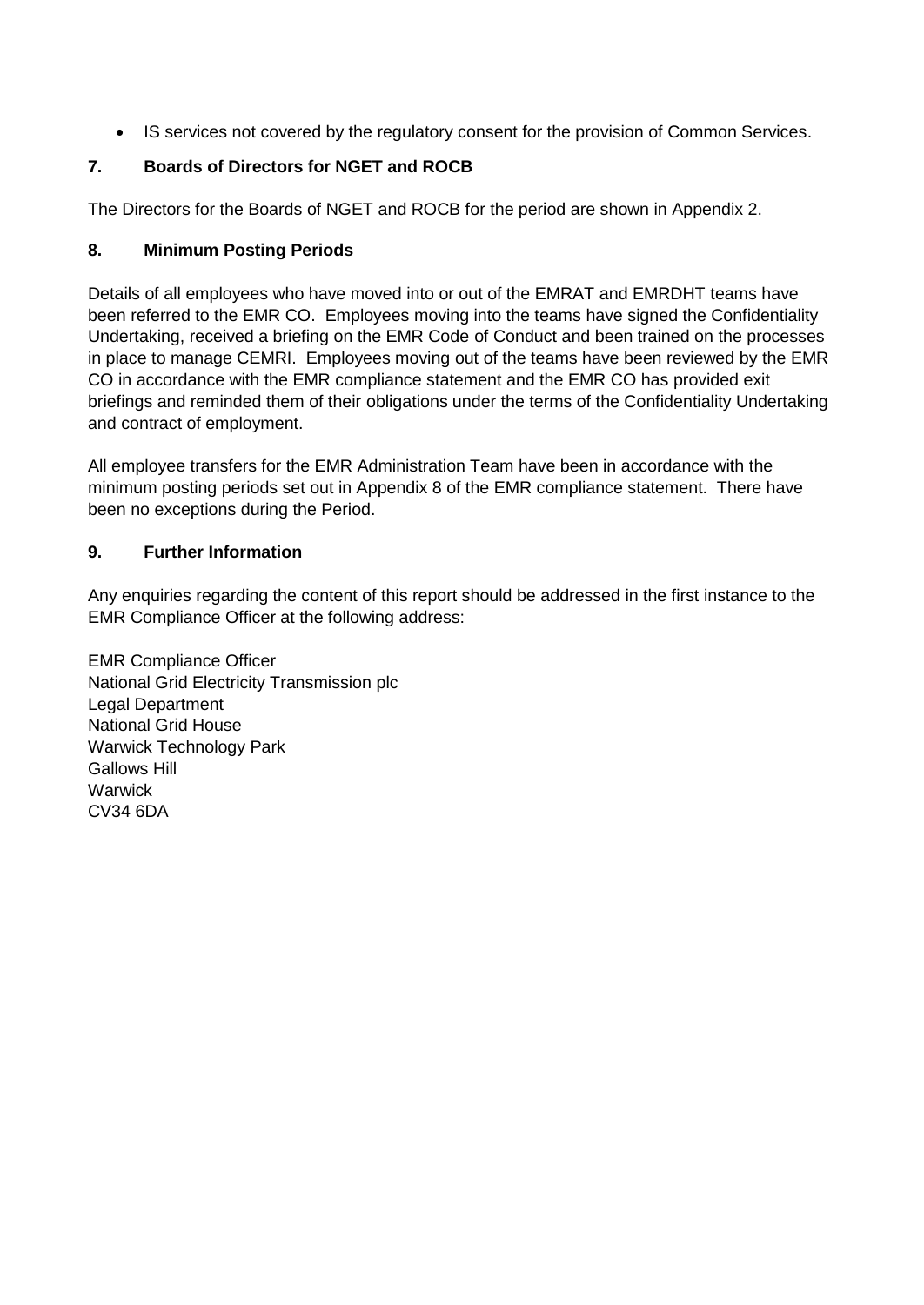**Appendix 1 – NGET Certificate of Compliance in respect of separation between NGET (EMR Functions) and Relevant Other Competitive Businesses and EMR ring fence**

# **Special Condition 2N**

# **National Grid Electricity Transmission plc**

# **Certificate of Compliance**

# **in respect of Special Condition 2N Electricity Market Reform for the period 1st May 2018 to 31st March 2019**

Capitalised terms have the meanings given to them in the NGET Licence.

I hereby certify on behalf of NGET, that to the best of my knowledge, information and belief having made due and careful enquiry, the report of the EMR Compliance Officer fairly represents the licensee's compliance with the EMR Relevant Duties.

*Signature …………………………………………………….*

*Duncan Burt, Single Responsible Director in respect of Compliance with the EMR Relevant Duties* 

*Date ………………………………………………………….*

Approved by a resolution of the NGET Board members on 21<sup>st</sup> June 2019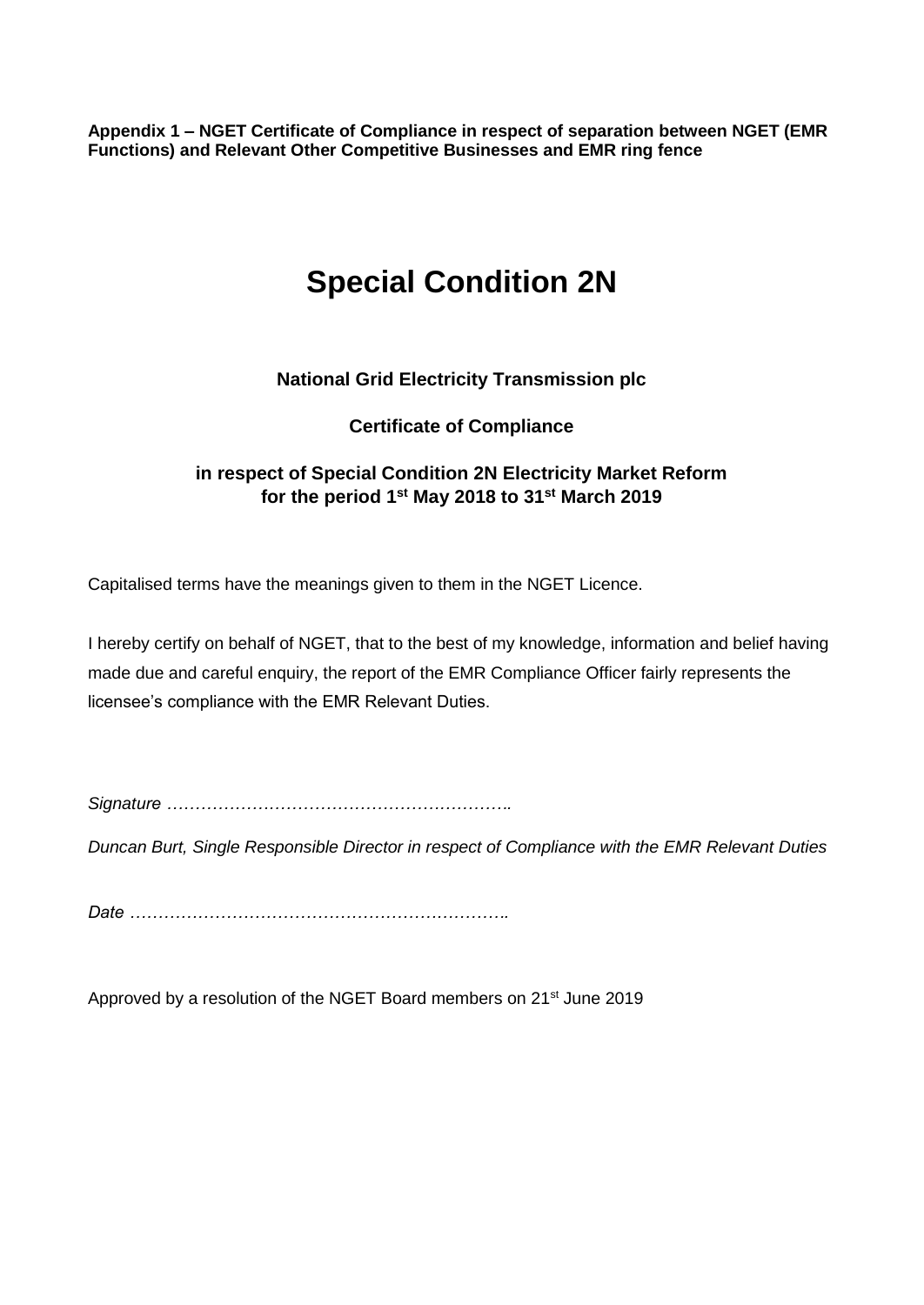# **Appendix 2 – Directors of NGET and Relevant Other Competitive Businesses**

| <b>Company</b>                             | <b>Name</b>                | <b>Title</b>                                    | <b>Appointed</b> | <b>Resigned</b> |
|--------------------------------------------|----------------------------|-------------------------------------------------|------------------|-----------------|
| National Grid Electricity Transmission plc | David Wright               | Director Electricity Transmission Owner and     | 01.10.2014       |                 |
|                                            |                            | <b>Group Electricity Chief Engineer</b>         |                  |                 |
|                                            | <b>Clive Elphick</b>       | <b>Sufficiently Independent Director</b>        | 01.04.2014       |                 |
|                                            | <b>Catherine Bell</b>      | <b>Sufficiently Independent Director</b>        | 01.04.2014       |                 |
|                                            | Alan Foster                | UK, Chief Finance Officer                       | 01.01.2016       |                 |
|                                            | <b>Christopher Bennett</b> | Director, UK Regulation                         | 25.06.2016       |                 |
|                                            | Nicola Shaw                | <b>Executive Director, UK</b>                   | 27.07.2016       |                 |
|                                            | Lawrence Hagan             | <b>Assistant Company Secretary</b>              | 07.02.2018       |                 |
|                                            | Alexandra Lewis            | Group Treasurer                                 | 13.04.2018       |                 |
|                                            | Derek Goodban              | <b>UK General Counsel and Company Secretary</b> | 07.02.2019       |                 |
|                                            | <b>Fintan Slye</b>         | Director, UK System Operator                    | 07.02.2018       | 31.03.2019      |
|                                            |                            |                                                 |                  |                 |
| National Grid Interconnectors Limited      | Jon Butterworth            | President & Chief Operating Officer, Global     | 01.03.2015       |                 |
|                                            |                            | Transmission, National Grid Ventures            |                  |                 |
|                                            | Hooper, Nick               | Chief Finance Officer, National Grid Ventures   | 01.03.2015       |                 |
|                                            | <b>Nick Sides</b>          | Head of Operations, Global Transmission         | 01.03.2015       |                 |
|                                            | Aarti Singhal              | Director, Investor Relations                    | 14.06.2016       |                 |
|                                            | Lawrence Hagan             | <b>Assistant Company Secretary</b>              | 25.09.2017       |                 |
|                                            | Megan Barnes               | Senior Assistant Company Secretary              | 30.11.2018       |                 |
|                                            | <b>Alice Parker</b>        | <b>Assistant Company Secretary</b>              | 01.03.2016       | 30.11.2018      |
|                                            |                            |                                                 |                  |                 |
| National Grid Interconnector Holdings      | Jon Butterworth            | President & Chief Operating Officer, Global     | 01.03.2015       |                 |
| Limited                                    |                            | Transmission, National Grid Ventures            |                  |                 |
|                                            | <b>Nick Sides</b>          | Head of Operations, Global Transmission         | 01.03.2015       |                 |
|                                            | Lawrence Hagan             | <b>Assistant Company Secretary</b>              | 14.09.2017       |                 |
|                                            | <b>Megan Barnes</b>        | Senior Assistant Company Secretary              | 30.11.2018       |                 |
|                                            | Nick Hooper                | Chief Finance Officer, National Grid Ventures   | 07.01.2019       |                 |
|                                            | Zac Richardson             | Head of Business Development, National Grid     | 07.01.2019       |                 |
|                                            |                            | Ventures                                        |                  |                 |
|                                            | Aarti Singhal              | Director, Investor Relations                    | 07.01.2019       |                 |
|                                            | <b>Martin Cook</b>         | <b>Head of EV Development</b>                   | 27.04.2016       | 07.01.2019      |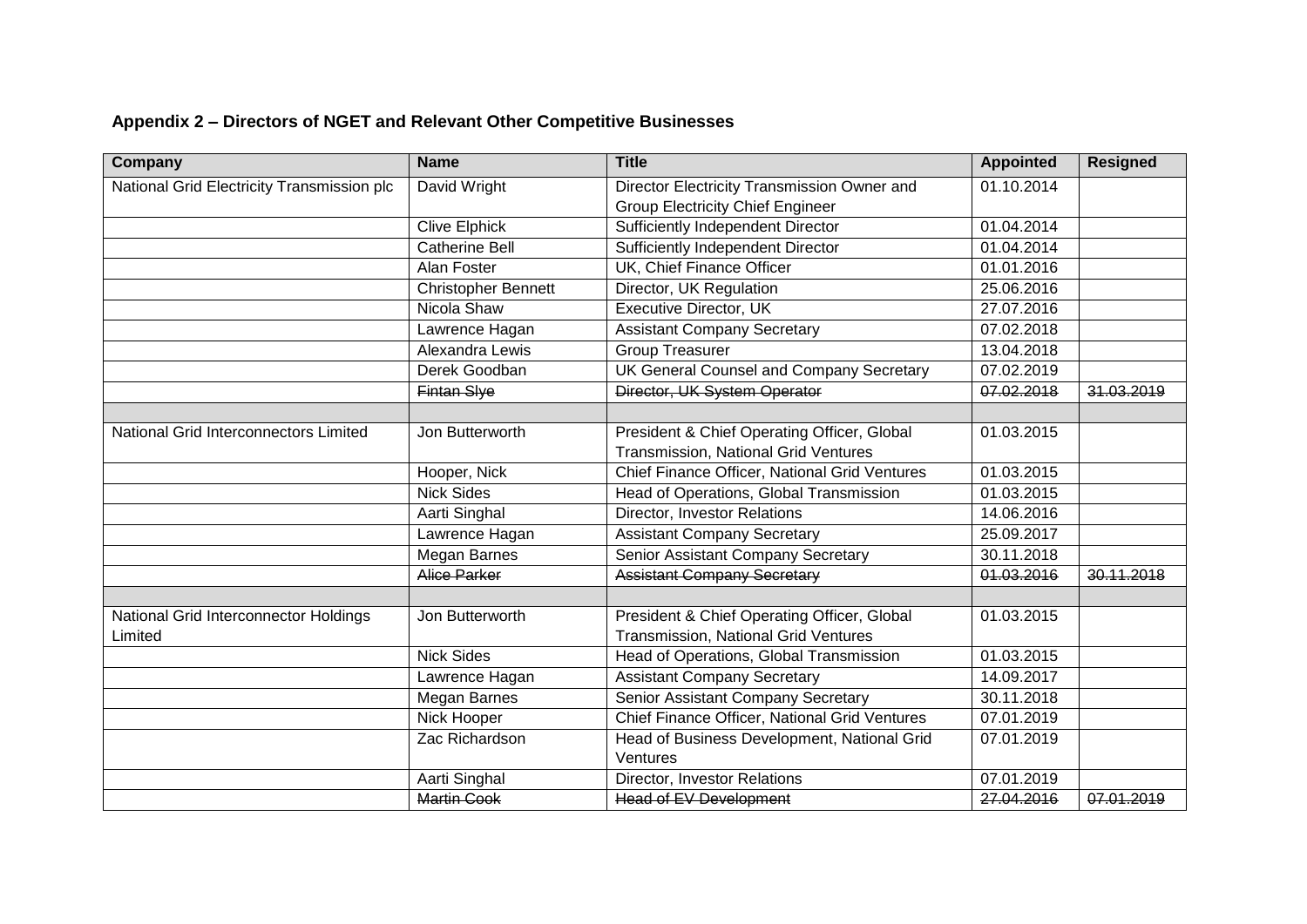|                                    | <b>Terence McCormick</b> | <b>Head of Corporate Development and Markets</b> | 27.04.2016 | 07.01.2019 |
|------------------------------------|--------------------------|--------------------------------------------------|------------|------------|
|                                    | Alice Parker             | <b>Assistant Company Secretary</b>               | 24.05.2016 | 30.11.2018 |
|                                    |                          |                                                  |            |            |
| <b>Britned Development Limited</b> | Alexander Hartman        | Director, Britned Development Ltd                | 01.01.2004 |            |
|                                    | <b>Guido Fricke</b>      | Director, Britned Development Ltd                | 02.11.2011 |            |
|                                    | <b>Nick Sides</b>        | Head of Operations, Global Transmission          | 01.04.2015 |            |
|                                    | Jon Butterworth          | President & Chief Operating Officer, Global      | 17.07.2015 |            |
|                                    |                          | Transmission, National Grid Ventures             |            |            |
|                                    | <b>Megan Barnes</b>      | Senior Assistant Company Secretary               | 30.11.2018 |            |
|                                    | David Whincup            | <b>Assistant Company Secretary</b>               | 10.05.2016 | 13.07.2018 |
|                                    | Alice Parker             | <b>Assistant Company Secretary</b>               | 10.05.2016 | 30.11.2018 |
|                                    |                          |                                                  |            |            |
| National Grid Carbon Limited       | <b>Martin Cook</b>       | <b>Head of EV Development</b>                    | 01.12.2015 |            |
|                                    | <b>Megan Barnes</b>      | Senior Assistant Company Secretary               | 30.11.2018 |            |
|                                    | David Whincup            | <b>Assistant Company Secretary</b>               | 10.09.2014 | 13.07.2018 |
|                                    | Alice Parker             | <b>Assistant Company Secretary</b>               | 15.12.2016 | 30.11.2018 |
|                                    |                          |                                                  |            |            |
| National Grid Offshore Limited     | <b>Martin Cook</b>       | Head of EV Development                           | 01.12.2015 |            |
|                                    | <b>Terence McCormick</b> | Head of Corporate Development and Markets        | 27.04.2016 |            |
|                                    | Zac Richardson           | Head of Business Development, National Grid      | 01.05.2016 |            |
|                                    |                          | Ventures                                         |            |            |
|                                    | Megan Barnes             | Senior Assistant Company Secretary               | 30.11.2018 |            |
|                                    | David Whincup            | <b>Assistant Company Secretary</b>               | 24.03.2016 | 13.07.2018 |
|                                    | Alice Parker             | <b>Assistant Company Secretary</b>               | 24.03.2016 | 30.11.2018 |
|                                    |                          |                                                  |            |            |
| Nemo Link Limited                  | Markus Berger            | Elia appointment                                 | 27.02.2015 |            |
|                                    | <b>Ilse Tant</b>         | Elia appointment                                 | 27.02.2015 |            |
|                                    | Jon Butterworth          | President & Chief Operating Officer, Global      | 27.02.2015 |            |
|                                    |                          | <b>Transmission, National Grid Ventures</b>      |            |            |
|                                    | <b>Nick Hooper</b>       | Chief Finance Officer, National Grid Ventures    | 21.09.2015 |            |
|                                    | Lawrence Hagan           | <b>Assistant Company Secretary</b>               | 23.08.2017 |            |
|                                    | Patrick De Leener        | Elia appointment                                 | 26.10.2017 |            |
|                                    | <b>Nick Sides</b>        | Head of Operations, Global Transmission          | 25.07.2018 |            |
|                                    | <b>Megan Barnes</b>      | Senior Assistant Company Secretary               | 30.11.2018 |            |